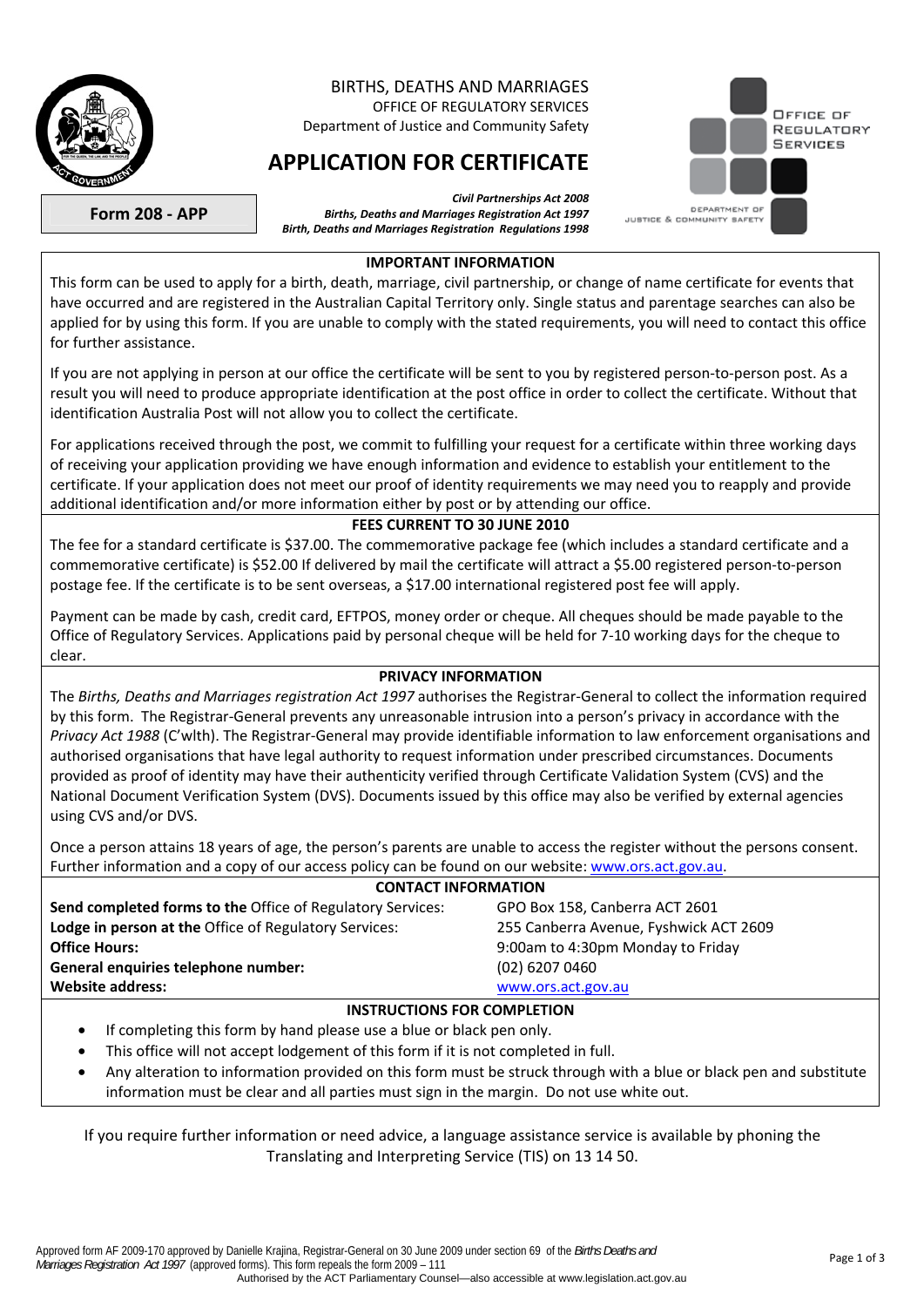

## BIRTHS, DEATHS AND MARRIAGES

OFFICE OF REGULATORY SERVICES Department of Justice and Community Safety

## **APPLICATION FOR CERTIFICATE**

*Birth, Deaths and Marriages Registration Regulations 1998* 



**Form 208 - APP** 

*Civil Partnerships Act 2008 Births, Deaths and Marriages Registration Act 1997* 

JUSTICE & COMMUNITY SAFETY

| <b>Processing Officer</b><br>(Office use only)                                                                |  | <b>Application Number</b><br>(Office use only)     |                               |  |  |  |  |  |
|---------------------------------------------------------------------------------------------------------------|--|----------------------------------------------------|-------------------------------|--|--|--|--|--|
| <b>DETAILS OF APPLICANT</b> (Person completing form)                                                          |  |                                                    |                               |  |  |  |  |  |
| <b>Surname</b>                                                                                                |  | <b>Given Name(s)</b>                               |                               |  |  |  |  |  |
|                                                                                                               |  |                                                    |                               |  |  |  |  |  |
| <b>Current Residential Address</b>                                                                            |  |                                                    |                               |  |  |  |  |  |
|                                                                                                               |  |                                                    | <b>Signature of Applicant</b> |  |  |  |  |  |
| <b>Daytime Contact Number</b>                                                                                 |  | <b>E-mail Address</b>                              |                               |  |  |  |  |  |
|                                                                                                               |  |                                                    |                               |  |  |  |  |  |
| <b>Reason Certificate is Required</b>                                                                         |  | <b>Relationship to Person Named on Certificate</b> |                               |  |  |  |  |  |
|                                                                                                               |  |                                                    |                               |  |  |  |  |  |
| POSTAGE DETAILS (All Certificates forwarded by mail attract a \$5.00 registered person to person postage fee) |  |                                                    |                               |  |  |  |  |  |

**Postal Address** (If different from residential address)

#### **PROOF OF IDENTITY REQUIREMENTS**

**All photocopies of identification must be certified as true copies of the originals by a Solicitor, Police Officer, or Justice of the Peace.**  If you are applying for a birth, death, marriage, change of name certificate, civil partnership certificate, single status or parentage search, there are particular identification requirements necessary for you to either apply for own certificate or the certificate of another person.

| Your own certificate                                                                                                                       | You will require 3 forms of identification as described in table A. (see below)                                                                                                                                                                                                                                                                                                                                                                                                                                                                                                                                    |
|--------------------------------------------------------------------------------------------------------------------------------------------|--------------------------------------------------------------------------------------------------------------------------------------------------------------------------------------------------------------------------------------------------------------------------------------------------------------------------------------------------------------------------------------------------------------------------------------------------------------------------------------------------------------------------------------------------------------------------------------------------------------------|
| A certificate for your child who is under 18                                                                                               | You will require 3 forms of identification as described in table A. (see below)                                                                                                                                                                                                                                                                                                                                                                                                                                                                                                                                    |
| A certificate for your child who is over 18                                                                                                | The Privacy Commissioner has advised that a parent does not have an automatic right of access to<br>their child's birth certificate, once the child has turned 18. As a result, the Registrar-General will<br>only provide access where the child consents in writing. You will require 3 forms of identification<br>as described in table A. (below) for you as the applicant, 3 forms of identification as described in<br>table A. (below) for the child whose behalf you are requesting the certificate, and a letter from the<br>child giving consent that you may apply for the certificate on their behalf. |
| A certificate for another person                                                                                                           | You will require 3 forms of identification as described in table A. (below) for you as the applicant, 3<br>forms of identification as described in table A. (below) for the person named on the certificate,<br>and a signed letter from the person named on the certificate giving you consent that you may<br>apply for the certificate on their behalf.                                                                                                                                                                                                                                                         |
| A certificate for another person where<br>there is a legal need – solicitor, under<br>power of attorney, welfare group, legal<br>guardian. | You will require 3 forms of identification as described in table A. (see below) for you as the<br>applicant and evidence of your authority to obtain the certificate which may include the following;<br>Registered Power of Attorney, Court Order or Guardianship Order. For further information please<br>contact the office on (02) 6207 0460.                                                                                                                                                                                                                                                                  |

#### **TABLE A – IDENTIFICATION REQUIRED TO BE PROVIDED UPON APPLICATION**

| 3 forms of current identification must be provided upon application. At least 1 form must be from list 1 and 2 other forms of       |                             |                                               |  |  |  |  |
|-------------------------------------------------------------------------------------------------------------------------------------|-----------------------------|-----------------------------------------------|--|--|--|--|
| identification from list 2. In cases where a person is unable to provide enough forms of identification please contact this office. |                             |                                               |  |  |  |  |
| List 1                                                                                                                              | List 2                      |                                               |  |  |  |  |
| Australian Drivers Licence                                                                                                          | Medicare Card               | <b>Security Guard Licence</b>                 |  |  |  |  |
| Australian Passport                                                                                                                 | Credit Card or Account Card | Tertiary Education Institution Identification |  |  |  |  |
| <b>Firearms Licence</b>                                                                                                             | <b>Centrelink Card</b>      | Department of Veterans Affairs Card           |  |  |  |  |
| Proof of Age Card                                                                                                                   |                             |                                               |  |  |  |  |